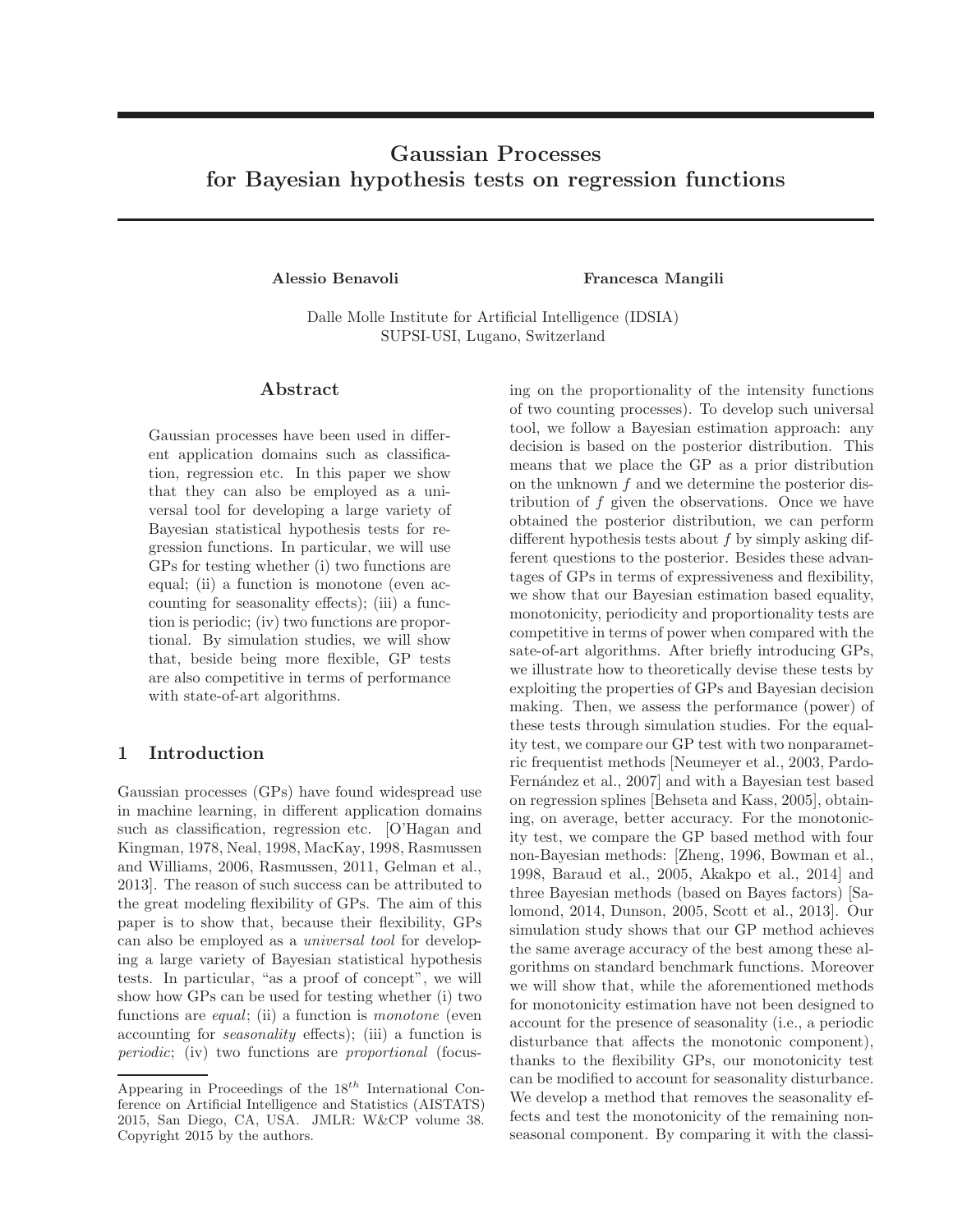cal Mann-Kendall test for monotonic trend with seasonality correction (KS), we show that our method obtains very similar performance, although KS requires the period of the seasonal component to be known, while our GP method estimates it from data. For the periodicity test, we compare the GP test for period detection with the classical Fisher's significance test for periodic components. Also in this case we prove by simulation that our method is competitive. Finally, we show that the GP test for the proportionality of intensity functions has much larger accuracy than the traditional test based on the Schoenfeld residuals [Grambsch and Therneau, 1994].

#### 2 Gaussian Process

Consider the regression model

$$
y = f(x) + v,\tag{1}
$$

where  $x \in \mathcal{X} \subseteq \mathbb{R}, f : \mathbb{R} \to \mathbb{R}$  and  $v \sim N(0, \sigma^2)$ , and assume that we observe the training data  $(x_i, y_i)$ for  $i = 1, \ldots, n$ . Our goal is to employ these observations to make inferences about the unknown function f. Following the Bayesian estimation approach, we place a prior distribution on the unknown  $f$ , and employ the observations to compute the posterior distribution of  $f$ ; finally we use this posterior to make inferences about  $f$ . Since  $f$  is a function, the Gaussian process is a natural prior distribution for  $f$  [MacKay, 1998, Rasmussen and Williams, 2006]. Let  $GP(0, k_{\theta})$ denote a GP with zero mean function and covariance function  $k_{\theta} : \mathbb{R} \times \mathbb{R} \to \mathbb{R}^+$ , which depends on a vector of hyperparameters  $\theta$ . If  $f \sim GP(0, k_{\theta})$ , then, for any fixed m points  $\mathbf{x}^* = [x_1^*, \dots, x_m^*]^T$ , the vector  $\mathbf{f}^* = [f(x_1^*), \dots, f(x_m^*)]^T$  is Gaussian distributed:

$$
p(\mathbf{f}^*|\mathbf{x}^*,\boldsymbol{\theta}) = N(\mathbf{f}^*;\mathbf{0}, K_{\boldsymbol{\theta}}(\mathbf{x}^*,\mathbf{x}^*)),
$$
 (2)

with zero mean and covariance matrix  $K_{\theta}(\mathbf{x}^*, \mathbf{x}^*)$  =  $[k_{\theta}(x_i^*, x_j^*)]_{ij}$  for each  $i, j = 1, ..., m$ . Consider a set of *n* inputs  $\mathbf{x} = [x_1, \dots, x_n]^T$  and a vector of noisy output data  $\mathbf{y} = [y_1, \dots, y_n]^T$ . Based on the training data  $(x_i, y_i)$  for  $i = 1, \ldots, n$ , and given a test input  $\mathbf{x}^*$ , we wish to find the posterior distribution of  $\mathbf{f}^* =$  $[f(x_1^*),...,f(x_m^*)]^T$ . From (1) and the properties of the Gaussian distribution, it follows that [Rasmussen and Williams, 2006, Sec. 2.2]:

$$
\begin{bmatrix} \mathbf{y} \\ \mathbf{f}^* \end{bmatrix} \sim \mathcal{N} \left( \mathbf{0}, \begin{bmatrix} K_{\theta}(\mathbf{x}, \mathbf{x}) + \sigma^2 \mathbf{I} & K_{\theta}(\mathbf{x}, \mathbf{x}^*) \\ K_{\theta}(\mathbf{x}^*, \mathbf{x}) & K_{\theta}(\mathbf{x}^*, \mathbf{x}^*) \end{bmatrix} \right). (3)
$$

Hence, the posterior distribution of  $f^*$  is

$$
p(\mathbf{f}^*|\mathbf{x}^*, \mathbf{x}, \mathbf{y}, \boldsymbol{\theta}, \sigma^2) = N(\mathbf{f}^*; \hat{\boldsymbol{\mu}}_{\boldsymbol{\theta}}(\mathbf{x}^*|\mathbf{x}, \mathbf{y}), \hat{K}_{\boldsymbol{\theta}}(\mathbf{x}^*, \mathbf{x}^*|\mathbf{x})), (4)
$$



Figure 1: Function  $f(x) = \frac{x}{5} + \frac{1}{10} \cos(6\pi x)$  (blue) and its noisy observations  $y_i = f(x_i) + v_i$  (red) with  $x_i =$  $\frac{i}{300}$ ,  $v_i = N(0, 0.1^2)$ , for  $i = 1, ..., 300$ .

with mean and covariance given by:

$$
\hat{\boldsymbol{\mu}}_{\boldsymbol{\theta}}(\mathbf{x}^*|\mathbf{x}, \mathbf{y}) = K_{\boldsymbol{\theta}}(\mathbf{x}^*, \mathbf{x}) (K_{\boldsymbol{\theta}}(\mathbf{x}, \mathbf{x}) + \sigma^2 \mathbf{I})^{-1} \mathbf{y}, \qquad (5)
$$

$$
\hat{K}_{\theta}(\mathbf{x}^*, \mathbf{x}^*|\mathbf{x}) = K_{\theta}(\mathbf{x}^*, \mathbf{x}^*)
$$
\n
$$
- K_{\theta}(\mathbf{x}^*, \mathbf{x}) (K_{\theta}(\mathbf{x}, \mathbf{x}) + \sigma^2 \mathbf{I})^{-1} K_{\theta}(\mathbf{x}, \mathbf{x}^*).
$$
\n(6)

For ease of notation, hereafter we will omit  $\theta$ ,  $\sigma^2$ in  $p(\mathbf{f}^*|\mathbf{x}^*, \mathbf{x}, \mathbf{y}, \boldsymbol{\theta}, \sigma^2)$ . Once we have computed  $p(\mathbf{f}^*|\mathbf{x}^*, \mathbf{x}, \mathbf{y})$  we can make any inference about  $\mathbf{f}^*$ .

#### 2.1 Kernels, composition and marginalization

GP models use a kernel to define the covariance between any two function values:  $Cov(f(x), f(x^*))$  =  $k_{\theta}(x, x^*)$ . The kernel specifies which functions are likely under the GP prior. Commonly used kernels families include the squared exponential (SE), periodic (PE), constant-linear-quadratic (QD):

QD:  $k_{\theta}(x_1, x_2) = s_0 + s_1 x_1 x_2 + s_2 x_1^2 x_2^2$ , SE:  $k_{\theta}(x_1, x_2) = \sigma_s^2 \exp(-0.5(x_1 - x_2)^2/\ell_s^2),$ PE:  $k_{\theta}(x_1, x_2) = \sigma_p^2 \exp(-2\sin(\pi(x_1 - x_2)/p_e)^2/\ell_p^2),$ with hyperparameters  $s_i > 0$ ,  $\sigma_s, \ell_s > 0$  and, respectively,  $\sigma_p, \ell_p > 0$  with period  $p_e$ . Positive semidefinite kernels (i.e. those which define valid covariance functions) are closed under addition and multiplication. This allows one to create richly structured and interpretable kernels by kernel composition. In this paper, we will focus on kernel summation. By summing kernels, we can model the data as a superposition of independent functions. For instance, in time series models, sums of kernels can express superposition of different processes, possibly operating at different scales. A typical example is a monotonic increasing time series with seasonal variation, in which a monotonic (linear) increasing function  $f_a$  is superposed to a periodic function  $f<sub>b</sub>$ , as shown in the example in Fig. 1. To model a superposition of two (or more) functions, we can assume two (or more) independent GP priors for  $f_a$ ,  $f_b$ , i.e.,  $f_a \sim GP(0, k_{\theta_a}^a)$ ,  $f_b \sim GP(0, k_{\theta_b}^b)$ , then  $f = f_a + f_b \sim GP(0, k_{\theta_c}^c) = GP(0, k_{\theta_a}^a + k_{\theta_b}^b)$  with  $\theta_c = (\theta_a, \theta_b)$ . Moreover, assume we have determined the posterior distribution of  $f$  but that we are interested on only, say, phenomenon  $f_a$ , we can consider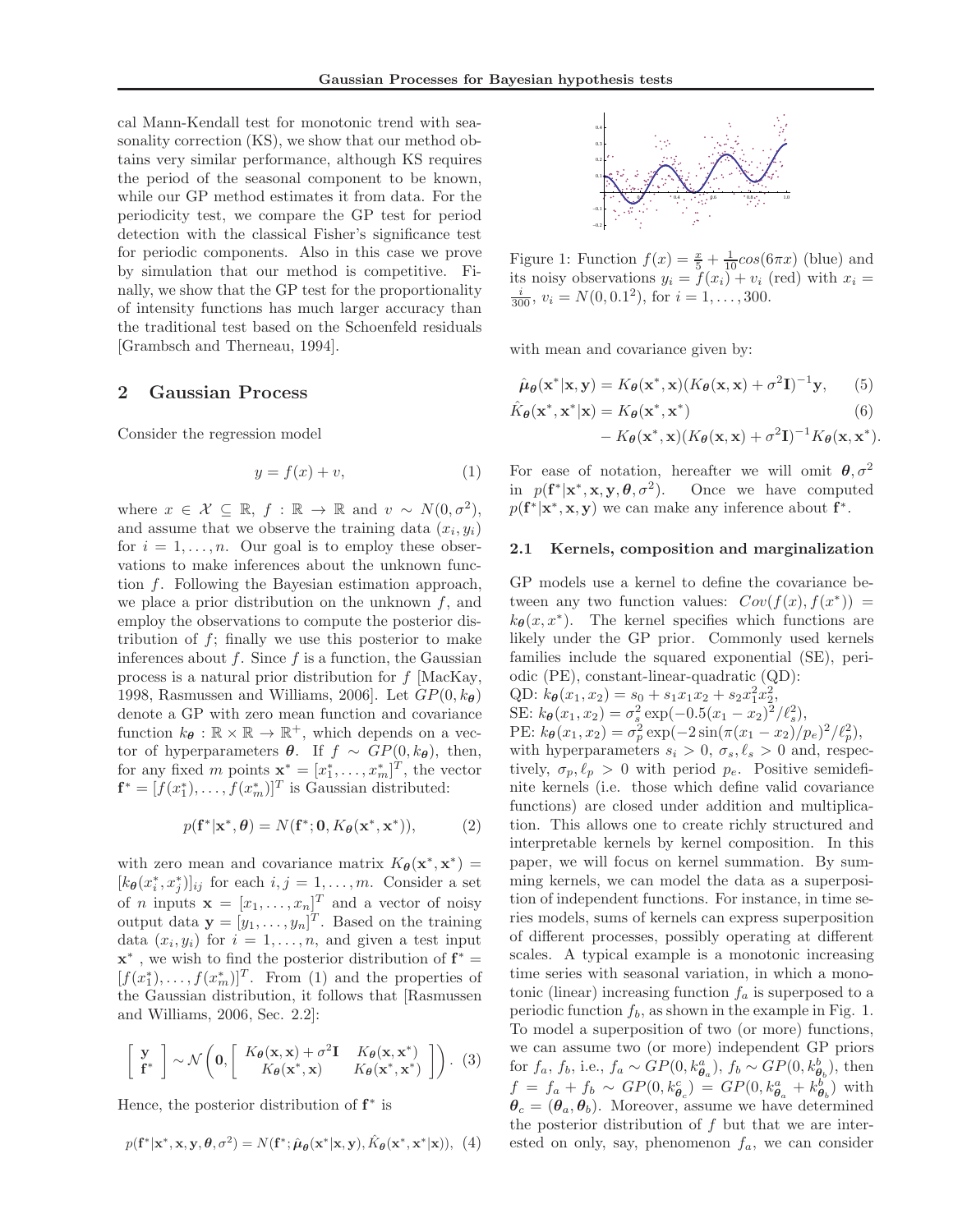

Figure 2: Estimate of the quadratic or periodic component for the example in Fig. 1.

the  $f_b$  component as a disturbance and evaluate the predictive distribution for  $f_a$  only, which is:

$$
p(\mathbf{f}_a^*|\mathbf{x}^*, \mathbf{x}, \mathbf{y}) = N(\mathbf{f}_a^*; \hat{\boldsymbol{\mu}}_a(\mathbf{x}^*|\mathbf{x}, \mathbf{y}), \hat{K}_a(\mathbf{x}^*, \mathbf{x}^*|\mathbf{x})), \quad (7)
$$

with mean and covariance given by:

$$
\hat{\boldsymbol{\mu}}_a(\mathbf{x}^*|\mathbf{x}, \mathbf{y}) = K^a_{\boldsymbol{\theta}_a}(\mathbf{x}^*, \mathbf{x}) (K^c_{\boldsymbol{\theta}_c}(\mathbf{x}, \mathbf{x}) + \sigma^2 \mathbf{I})^{-1} \mathbf{y}, \tag{8}
$$

$$
\hat{K}_a(\mathbf{x}^*, \mathbf{x}^* | \mathbf{x}) = K^a_{\theta_a}(\mathbf{x}^*, \mathbf{x}^*)
$$
\n
$$
- K^a_{\theta_a}(\mathbf{x}^*, \mathbf{x}) (K^c_{\theta_c}(\mathbf{x}, \mathbf{x}) + \sigma^2 \mathbf{I})^{-1} K^a_{\theta_a}(\mathbf{x}, \mathbf{x}^*).
$$
\n(9)

Fig. 2 shows the mean 
$$
\hat{\boldsymbol{\mu}}_a(\mathbf{x}^*|\mathbf{x}, \mathbf{y})
$$
 ( $\hat{\boldsymbol{\mu}}_b(\mathbf{x}^*|\mathbf{x}, \mathbf{y})$  if instead we focus on the periodic component) for the example of Fig. 1, when  $k_{\theta_a}^a$  is the quadratic kernal and  $k_{\theta_b}^b$  the periodic kernal.

#### 2.2 Determining the hyperparameters

Once we have selected a kernel or a particular kernel composition, we must determine the values of the hyperparameters  $\boldsymbol{\theta}$  and the variance  $\sigma^2$ . The proper Bayesian procedure is to choose a prior for  $\theta$  and  $\sigma^2$ and then determine the posterior distribution of the quantities of interest. For instance, inferences on  $f^*$ can be carried out by marginalizing out  $\theta$  and  $\sigma^2$ :

$$
p(\mathbf{f}^*|\mathbf{x}^*, \mathbf{x}, \mathbf{y}) = \int p(\mathbf{f}^*|\mathbf{x}^*, \mathbf{x}, \mathbf{y}, \theta, \sigma^2) dP(\theta, \sigma^2).
$$

No closed form solution exists for  $p(\mathbf{f}^*|\mathbf{x}^*, \mathbf{x}, \mathbf{y})$  or for the posterior of the hyperparameters and, therefore, inferences must be computed numerically by Markov Chain Monte Carlo methods (MCMC). The convergence of MCMC methods can be quite slow when the dimension of  $\theta$  is high and, therefore, when we are not interested in the posterior distribution of  $\theta$ ,  $\sigma^2$ , we can approximate the marginal of  $f^*$  with (4) by using the maximum a-posteriori (MAP) estimate for the values of  $\theta$ ,  $\sigma^2$ . This means that instead of performing MCMC we maximize w.r.t.  $\theta$  and  $\sigma^2$  the joint marginal probability of  $y, \theta, \sigma^2$ , whose logarithm can be computed analytically [Rasmussen and Williams, 2006, Ch.2]:

$$
L(\mathbf{y}, \boldsymbol{\theta}, \sigma^2 | \mathbf{x}) = -\frac{1}{2} \mathbf{y}^T (K_{\boldsymbol{\theta}}(\mathbf{x}, \mathbf{x}) + \sigma^2 \mathbf{I})^{-1} \mathbf{y}
$$
  
\n
$$
-\frac{1}{2} \log |K_{\boldsymbol{\theta}}(\mathbf{x}, \mathbf{x}) + \sigma^2 \mathbf{I}|
$$
 (10)  
\n
$$
-\frac{n}{2} \log 2\pi + \log p(\boldsymbol{\theta}, \sigma^2).
$$

The values of  $\theta$ ,  $\sigma^2$  can then be determined by maximizing this score. Unfortunately, optimizing over parameters is not a convex optimization problem, and the space can have many local optima. To tackle this problem, we have used a global search algorithm based on the algorithm developed by Ugray et al. [2007] and implemented in MATLAB [2013] by the function "GlobalSearch".

### 3 Equality test

An equality test is used to decide whether two regression functions are equal. In particular, our aim is to compare two regression functions  $f_1$  and  $f_2$  given the two independent samples  $(\mathbf{x}^{(1)}, \mathbf{y}^{(1)})$  and  $(\mathbf{x}^{(2)}, \mathbf{y}^{(2)})$ of, respectively,  $n_1$  and  $n_2$  observations. Nonparametric frequentist tests for the equality of regression curves are described in [Neumeyer et al., 2003, Pardo-Fernández et al., 2007, while a Bayesian test based on regression splines is presented in [Behseta and Kass, 2005]. We assume that the covariates  $\mathbf{x}^{(1)}$  and  $\mathbf{x}^{(2)}$ have the same support  $\mathcal{X}$ . Our aim is to develop an equality test using GPs. A way to devise such test is to assume the same GP prior  $GP(0, k_{\theta})$  for the two functions  $f_1$  and  $f_2$  and compute the posterior marginal GPs  $p(\mathbf{f}_1^*|\mathbf{x}^*, \mathbf{x}^{(1)}, \mathbf{y}^{(1)})$  and  $p(\mathbf{f}_2^*|\mathbf{x}^*, \mathbf{x}^{(2)}, \mathbf{y}^{(2)})$  at the  $n = n_1 + n_2$  test inputs  $\mathbf{x}^* = [\mathbf{x}^{(1)}, \mathbf{x}^{(2)}],$  which are Gaussian and given by (4). In this way, the equality of the two functions is tested at the covariates of the observations, that is, where we have the experimental evidence. Note that the two posteriors share the same hyperparameters and test inputs. The hyperparameters are determined by the MAP approach described in Section 2.2. Assuming that  $f_1$  and  $f_2$ are independent Gaussian processes, we have that  $p(\mathbf{y}^{(1)}, \mathbf{y}^{(2)} | f_1, f_2) = p(\mathbf{y}^{(1)} | f_1) p(\mathbf{y}^{(2)} | f_2)$  and thus the logarithm of the joint marginal of  $\mathbf{y}^{(1)}, \mathbf{y}^{(2)}, \theta, \sigma^2$  is equal to  $L(\mathbf{y}^{(1)}, \boldsymbol{\theta}, \sigma^2 | \mathbf{x}^{(1)}) + L(\mathbf{y}^{(2)}, \boldsymbol{\theta}, \sigma^2 | \mathbf{x}^{(2)}),$  where  $L(\mathbf{y}, \theta, \sigma^2 | \mathbf{x})$  is given in (10). Let us denote the means of the posterior distributions of  $f_1^*$  and  $f_2^*$ as  $\hat{\mu}^{*(1)}$ ,  $\hat{\mu}^{*(2)}$  and their covariance matrices as  $\hat{K}^{*(1)}$ ,  $\hat{K}^{*(2)}$ . Since the difference of two Gaussian variables are Gaussian, it follows that the posterior of  $\Delta \mathbf{f}^* = \mathbf{f}^*_1 - \mathbf{f}^*_2$  is also Gaussian with mean  $\Delta \hat{\mu}^* = \hat{\mu}^{*(1)} - \hat{\mu}^{*(2)}$  and covariance matrix  $\hat{K}^*_{\Delta} =$  $\hat{K}^{*(1)} + \hat{K}^{*(2)}$ . Then, we say that the two functions are equal with posterior probability  $1 - \alpha$  if the credible region for ∆f ∗ includes the zero vector or, in other words, if:

$$
(\Delta \hat{\boldsymbol{\mu}}^*)^T (\hat{K}_{\Delta}^*)^{-1} \Delta \hat{\boldsymbol{\mu}}^* \le \chi^2_{\nu} (1 - \alpha), \tag{11}
$$

where  $\chi^2_{\nu}(1-\alpha)$  is the  $(1-\alpha)$ -quantile of a Chi-squared distribution with  $\nu$  degrees of freedoms and  $\nu$  is the number of positive eigenvalues of  $\hat{K}_{\Delta}^*$ . Indeed, as the number  $n$  of test inputs is likely to be considerably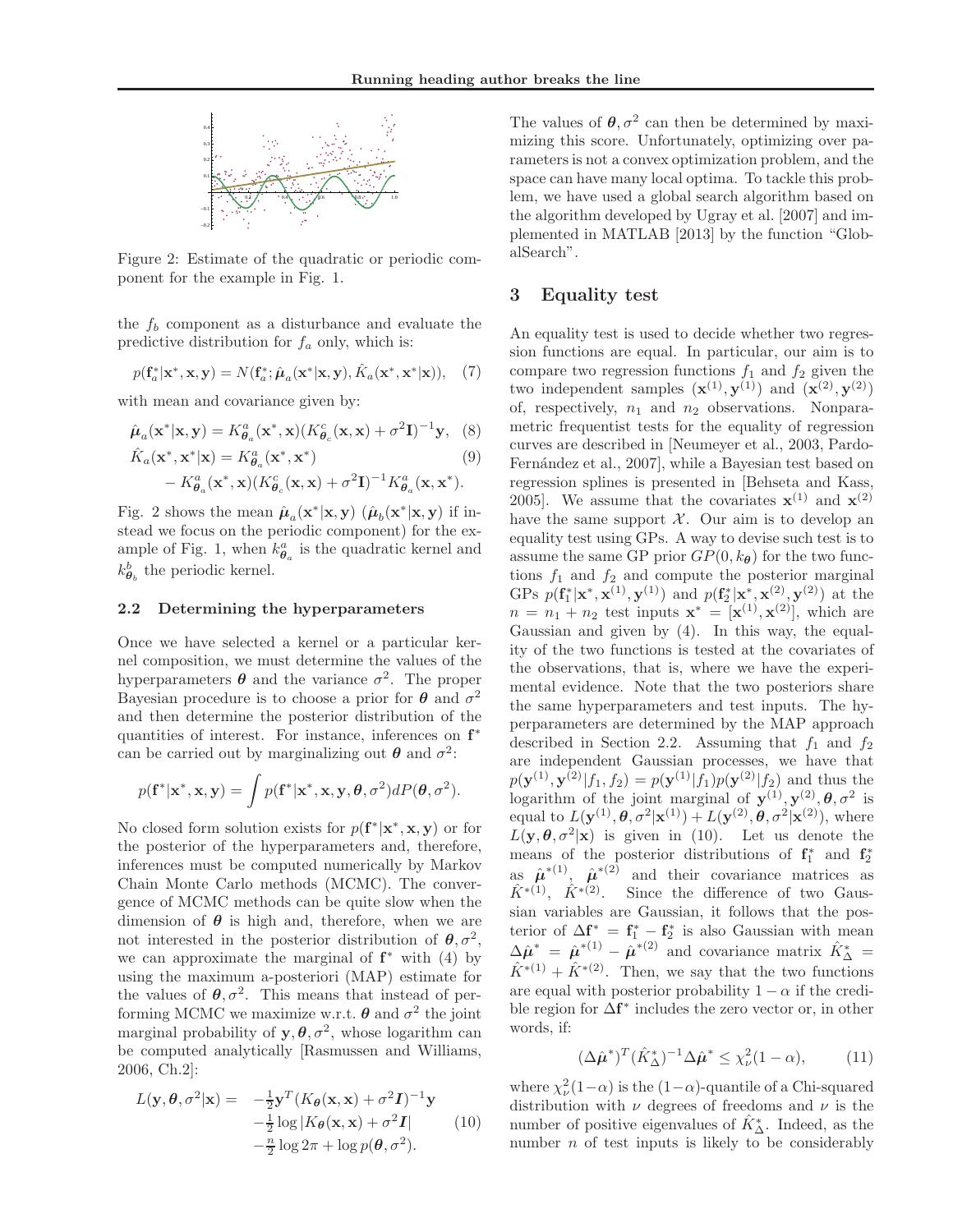

Figure 3: Left: functions  $f_1$  (blue) and  $f_2$  (red) and corresponding noisy observations. Right: estimated credible region for  $f_1 - f_2$  (dashed lines) and its true value (continuous line).

larger than the dimensionality of the covariance function, the matrix  $\hat{K}_{\Delta}^*$  is not full rank. Thus, we decompose it as  $PDP<sup>T</sup>$ , where D is the diagonal matrix of the eigenvalues  $\lambda_1, \ldots, \lambda_n$  (sorted in descending order), and retain only the sub-matrices  $P_{\nu}D_{\nu}P_{\nu}^{T}$  corresponding to the eigenvalues  $\lambda_1, \ldots, \lambda_{\nu}$  which verify the condition  $\lambda_{\nu+1}/\sum_{i=1}^n \lambda_i < \epsilon$ , where  $\epsilon$  is a small, positive constant. For the experiments of this paper we have used  $\epsilon = 0.01$ .

Fig. 3 shows the estimated credible region of  $f_1 - f_2$ when  $f_1(x) = x$  and  $f_2(x) = x + sin(2\pi x)$  and  $n_1 =$  $n_2 = 100$ . As the region does not include the zero function, we can conclude that  $f_1$  and  $f_2$  are different.

## 4 Monotonicity test

A continuously differentiable function  $f: \mathcal{X} \to \mathbb{R}$  on a closed interval  $X$  is said to be monotonically increasing (or decreasing) in X if  $f_d(x') = \frac{df}{dx}(x') > 0$  (or  $\frac{df}{dx}(x') < 0$ ) for each  $x' \in \mathcal{X}$ . Without loss of generality, we will focus on monotonically increasing functions. Our goal is to employ the training data to test the positive monotonicity of  $f$  based on its first derivative. Monotonicity tests based on the derivative have been proposed by [Hall and Heckman, 2000, Ghosal et al., 2000]. Assuming as prior on  $f$  the Gaussian Process  $GP(0, k_{\theta})$ , we compute the posterior of  $\frac{df}{dx}$ given the training data and test inputs. Since differentiation is a linear operator, the derivative of a GP is another GP, whose mean and covariance functions can be computed analytically [Rasmussen, 2003, Solak et al., 2003, Riihimäki and Vehtari, 2010]:

**Theorem 1.** Assume that  $f \sim GP(0, k_{\theta})$  and that  $k_{\theta}$ is differentiable, then it follows that

$$
p(\mathbf{f}_d^*|\mathbf{x}^*, \mathbf{x}, \mathbf{y}) = N\Big(\mathbf{f}_d^*; \hat{\boldsymbol{\mu}}_{\boldsymbol{\theta}}(\mathbf{x}^*|\mathbf{x}, \mathbf{y}), \hat{K}_{\boldsymbol{\theta}}(\mathbf{x}^*, \mathbf{x}^*|\mathbf{x})\Big) \tag{12}
$$

where 
$$
\mathbf{f}_d^* = [\frac{df}{dx}(x_1^*), \dots, \frac{df}{dx}(x_m^*)]^T,
$$
  
\n
$$
\hat{\boldsymbol{\mu}}_{\boldsymbol{\theta}}(\mathbf{x}^*|\mathbf{x}, \mathbf{y}) = K_{\boldsymbol{\theta}}^d(\mathbf{x}^*, \mathbf{x}) (K_{\boldsymbol{\theta}}(\mathbf{x}, \mathbf{x}) + \sigma^2 \mathbf{I})^{-1} \mathbf{y}, \quad (13)
$$
  
\n
$$
\hat{\mathbf{k}}_{\boldsymbol{\theta}}(\mathbf{x}^* | \mathbf{x}^* | \mathbf{y}) = K_{\boldsymbol{\theta}}^d(\mathbf{x}^* | \mathbf{x}^*)
$$
 (14)

$$
\hat{K}_{\theta}(\mathbf{x}^*, \mathbf{x}^* | \mathbf{x}) = K_{\theta}^d(\mathbf{x}^*, \mathbf{x}^*)
$$
\n
$$
- K_{\theta}^d(\mathbf{x}^*, \mathbf{x}) (K_{\theta}(\mathbf{x}, \mathbf{x}) + \sigma^2 \mathbf{I})^{-1} K_{\theta}^d(\mathbf{x}^*, \mathbf{x})^T,
$$
\n(14)

with  $K^d_{\theta}(\mathbf{x}^*, \mathbf{x}) = \left[ \frac{\partial}{\partial x_a} k_{\theta}(x_a, x_j) \right]_{x_a = x_i^*} \bigg|_{ij},$  and  $K^d_{\boldsymbol{\theta}}(\mathbf{x}^*, \mathbf{x}^*)$  =  $\left[\frac{\partial^2}{\partial x_i \delta}\right]$  $\frac{\partial^2}{\partial x_a \partial x_b} k_{\boldsymbol{\theta}}(x_a, x_b)\big|_{x_a = x^*_i, x_b = x^*_l}$  $for$  $i, l = 1, \ldots, m \text{ and } j = 1, \ldots, n.$ 

Thus, we can use GPs to make inferences about derivatives and in particular test the monotonicity of f on  $\mathbf{x}^* = \mathbf{x}$  (again, the test is performed at the observations covariates). First, we define a loss function for each decision:

$$
L(\mathbf{f}_d^*, a) = \begin{cases} C_0 I_{\{\mathbf{f}_d^* > 0\}} & \text{if } a = 0, \\ C_1 I_{\{\mathbf{f}_d^* \neq 0\}} & \text{if } a = 1. \end{cases}
$$
 (15)

where the notation  $\mathbf{f}_d^* > 0$  ( $\mathbf{f}_d^* \geq 0$ ) indicates that all (not all) values in  $\mathbf{f}_d^*$  are larger than 0, and where  $C_0$ and  $C_1$  are the losses we incur, respectively, by wrongly taking action  $a = 0$  (i.e., declaring that  $\mathbf{f}_d^* \ngeq 0$  when actually  $f_d^* > 0$ , and by wrongly taking action  $a = 1$ (i.e., declaring that  $\mathbf{f}_d^* > 0$  when actually  $\mathbf{f}_d^* \geq 0$ ).

Second, we compute the expected value of this loss given the training data and the test inputs x ∗ . The expected loss is given by:

$$
E\left[L\left(\mathbf{f}_d^*,a\right)\right] = \begin{cases} C_0 P\left[\mathbf{f}_d^* > 0 | \mathbf{x}^*, \mathbf{x}, \mathbf{y}\right] & \text{if } a = 0, \\ C_1 P\left[\mathbf{f}_d^* \ngtr 0 | \mathbf{x}^*, \mathbf{x}, \mathbf{y}\right] & \text{if } a = 1, \end{cases}
$$

where we have exploited the fact that  $E[I_{\{A\}}] = P[A].$ Thus, we choose  $a = 1$  if

$$
C_0 P\left[\mathbf{f}_d^* > 0 | \mathbf{x}^*, \mathbf{x}, \mathbf{y}\right] \le C_1 P\left[\mathbf{f}_d^* \ngtr 0 | \mathbf{x}^*, \mathbf{x}, \mathbf{y}\right]
$$
\nequiv. 
$$
P\left[\mathbf{f}_d^* > 0 | \mathbf{x}^*, \mathbf{x}, \mathbf{y}\right] > \frac{C_1}{C_1 + C_0},
$$
\n(16)

or  $a = 0$  otherwise. In the above derivation, we have exploited the fact that  $P[\mathbf{f}_d^* \ngtrless 0 | \mathbf{x}^*, \mathbf{x}, \mathbf{y}] = 1 P[\mathbf{f}_d^* > 0 | \mathbf{x}^*, \mathbf{x}, \mathbf{y}]$ . When the last inequality in (16) is satisfied, we can declare that  $f_d > 0$  with probability  $\frac{C_1}{C_1+C_0}$ . For comparison with the traditional test we may take  $\frac{C_1}{C_0+C_1} = 1 - \alpha$  with  $\alpha = 0.05$ ; notice however that, while in the traditional tests a principled way of choosing  $\alpha$  is lacking, in this GP based test the use of a Bayesian approach allows setting the decision rule in a more informed way based on the losses  $C_0$  and  $C_1$  expected for Type I and II errors. The probability  $P[\mathbf{f}_d^* > 0 | \mathbf{x}^*, \mathbf{x}, \mathbf{y}]$  can be computed by Monte Carlo (MC) sampling many vectors  $\mathbf{f}_d^*$  from (12) and computing the proportion of runs in which the condition  $f_d^* > 0$  is satisfied.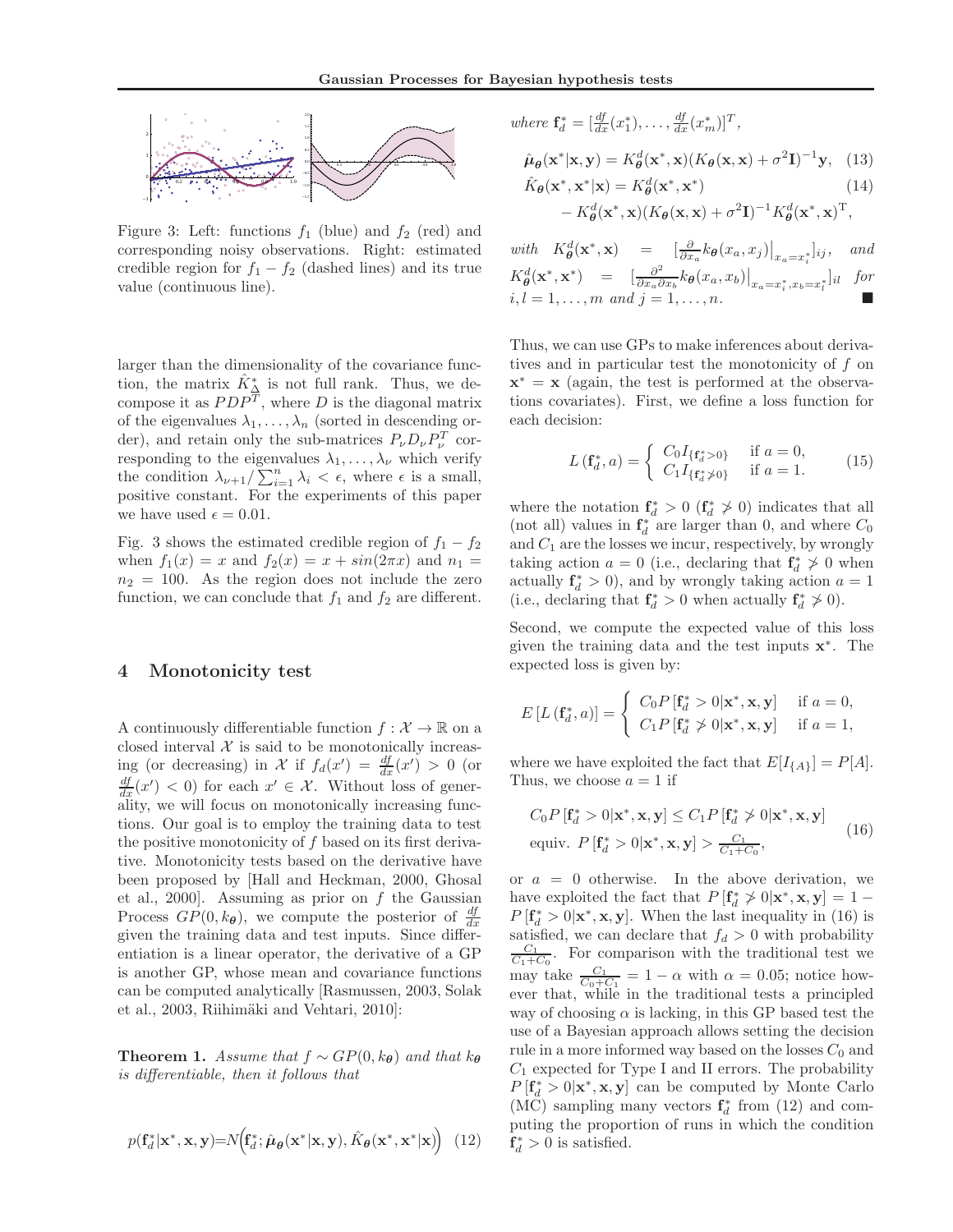

Figure 4: Samples of  $f_d^*$  for the non-periodic component  $(x/5)$  of the example of Fig. 1.

#### 4.1 Accounting for Seasonality

In time series analysis, we must often deal with seasonality effects, i.e., the function of interest may be the superposition of a monotonic and a periodic function, (e.g.,  $x/5+(1/10)\cos(6\pi x)$ ). This composition is clearly non-monotonic. However, we may interpret the periodic function as a seasonal component, i.e., a periodic disturbance that affects the non-seasonal component (in the example  $x/5$ ). In these cases, it is of interest to develop a statistical method that removes the seasonality effects and test the monotonicity of the remaining non-seasonal component. The development of such test is immediate with GPs. We can simply include a periodic kernel in the GP, i.e.,  $f = f_a + f_b$ with  $f_a \sim GP(0, k_{\theta_a}^a)$  and  $f_b \sim GP(0, k_{\theta_b}^b)$  (where  $k_{\theta_b}^b$ is the periodic kernel). Then, we determine the posterior distribution of the function  $f$ , remove the periodic component  $f_b$  as a disturbance and evaluate the posterior distribution of the non periodic components only, i.e.,  $f_a$ , as discussed at the end of Section 2.1. Finally, we use this posterior to perform the monotonicity test on the non seasonal component. Fig. 4 shows samples of  $f_d^*$  (with  $x^* = x$ ) for the example of Fig. 1, when  $k_{\theta_a}^a$  is the quadratic kernel,  $k_{\theta_b}^b$  the periodic kernel. The periodic component, considered a disturbance, has been removed, and thus all the derivatives of  $f_d^*$  are constant and distributed around  $\frac{1}{5}$ , that is the actual derivative of the non seasonal component  $f_{ns}(x) = \frac{x}{5}$ . As all derivatives are positives, we can declare with probability  $\approx 1$  that  $f_{ns}(x)$  is monotone increasing in [0, 1].

# 5 Periodicity test

In this case our goal is to test if a function  $f: \mathcal{X} \to \mathbb{R}$ on a closed interval  $\mathcal{X}$  (w.l.o.g. we can take  $\mathcal{X} = [0, 1]$ ) is periodic based on noisy observations of  $f$ . We can detect the periodicity of the function only if its period is less than half of the range of x, that is 0.5 as  $\mathcal{X} =$  $[0, 1]$ . To perform this test, we use a GP with only the periodic kernel. By defining a loss function similar to that in Section 4, we declare that the function is periodic if

$$
P\left[p_e < 0.5|\mathbf{x}, \mathbf{y}\right] \ge \frac{C_1}{C_1 + C_0},
$$



Figure 5: Posterior distribution of  $p_e$  computed on a grid of 100 elements.

that is, if the posterior probability that the period hyperparameter  $p_e$  of the periodic kernel is less than 0.5 is greater than  $\frac{C_1}{C_1+C_0}$ . The posterior of the period  $p_e$  can be obtained by MCMC sampling from the posterior obtained from the joint  $\exp[L(\mathbf{y}, \boldsymbol{\theta}, \sigma^2|\mathbf{x})],$ where  $L(\mathbf{y}, \boldsymbol{\theta}, \sigma^2 | \mathbf{x})$  is given in (10). Fig. 5 shows the posterior distribution of  $p_e$  for the case in which the observations are generated according to  $y_i$  =  $(1/10)cos(6\pi x_i) + v_i$  with  $x_i = i/100, v_i = N(0, 0.2^2),$ for  $i = 1, \ldots, 100$ , and we use a uniform prior in [0, 1] for  $p_e$  and weak priors for the other parameters of the periodic kernel. The maximum of  $p_e$  is on  $1/3$  which is the true period of the function.

# 6 Proportional intensity test

In this case we are interested in testing the proportionality of the intensity function of counting processes based on counts data generated by them. Let us assume that the data are generated by a Poisson process whose intensity  $\lambda(t, x)$  is a function of time t and of a covariate  $x$ . Then, the number of counts  $y$  in the time interval  $[t, t + \Delta t]$  has a Poisson distribution with parameter  $\Lambda(t, x) = \int_{t}^{t + \Delta t} \lambda(\tau, x) d\tau$ . The proportionality assumption, which is widely used to model  $\lambda(t, x)$ , states that  $x$  has a multiplicative effect on the intensity and implies that

$$
\Lambda(t, x) = \Lambda_0(t)e^{f(x)} \tag{17}
$$

where  $\Lambda_0(t)$  is a baseline function representing the time dependence, whereas  $f(x)$  represents the dependence on the covariate  $x$ . Proportional intensity is a strong assumption which is not always necessarily reasonable and needs to be checked. Popular proportional intensity tests are based on the Schoenfeld residuals [Grambsch and Therneau, 1994]. Here we focus on the case where  $x$  is a categorical variable with two possible values  $x_1$  and  $x_2$  and we test whether the intensity functions  $\lambda_1(t) = \lambda(t, x_1)$  and  $\lambda_2(t) = \lambda(t, x_2)$  are proportional. This assumption implies the equality of the derivatives of  $f_1(t) = \log[\Lambda_1(t)]$  and  $f_2(t) = \log[\Lambda_2(t)]$ , since from  $(17)$  we have:

$$
\frac{d[\log \Lambda_1(t) - \log \Lambda_2(t)]}{dt} = \frac{d[f(x_1) - f(x_2)]}{dt} = 0.
$$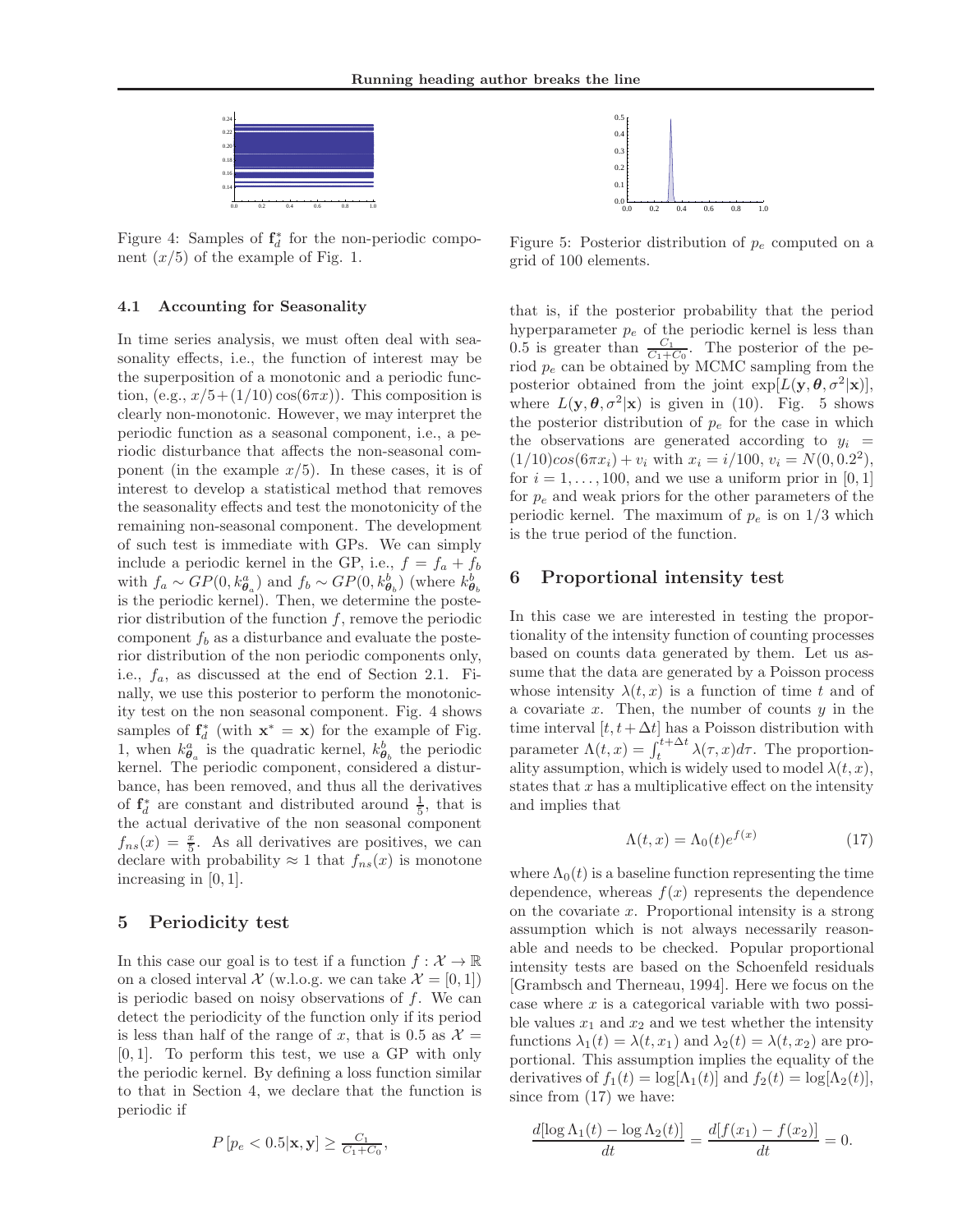Then, to test the proportionality assumption, we assume the same GP prior for  $f_1(t)$  and  $f_2(t)$  and compute the posteriors given the associated counts, respectively,  $y^{(1)}$  and  $y^{(2)}$ , observed for each time bin  $[t_i, t_i + \Delta t], i = 1, \ldots, n.$  As the likelihood of a count data  $y_i$  is not Gaussian but Poisson with parameter  $\exp(f(t_i))$ , conjugacy is lost and the posterior distribution has to be obtained either by approximation (Laplace method or Expectation propagation) or MCMC methods [Rasmussen and Williams, 2006]. We focus on the Laplace method that uses a Gaussian approximation of the posterior  $p(\mathbf{f}|\mathbf{x}, \mathbf{y})$  around its maximum  $\hat{\mathbf{f}}^*$ , thus recovering conjugacy as an approximation. The posterior mean and covariance matrix obtained using the Laplace method are

$$
\hat{\mu}_{\theta}(\mathbf{x}^*|\mathbf{x}, \mathbf{y}) = K_{\theta}(\mathbf{x}^*, \mathbf{x}) K_{\theta}(\mathbf{x}, \mathbf{x})^{-1} \hat{\mathbf{f}}^*,
$$
\n(18)

$$
\hat{K}_{\theta}(\mathbf{x}^*, \mathbf{x}^*|\mathbf{x}) = K_{\theta}(\mathbf{x}^*, \mathbf{x}^*)
$$
  
-  $K_{\theta}(\mathbf{x}^*, \mathbf{x})(K_{\theta}(\mathbf{x}, \mathbf{x}) + W^{-1})^{-1}K_{\theta}(\mathbf{x}, \mathbf{x}^*),$ 

where  $W = -\nabla \nabla \log p(\mathbf{y}|\mathbf{f})$ . As shown in Section 4, the posterior distribution of the derivative of  $f_1(t)$  and  $f_2(t)$  is obtained by using  $K^d_{\theta}(\mathbf{x}^*, \mathbf{x}^*)$  and  $K^d_{\theta}(\mathbf{x}^*, \mathbf{x})$ instead of  $K_{\theta}(\mathbf{x}^*, \mathbf{x}^*)$  and  $K_{\theta}(\mathbf{x}^*, \mathbf{x})$  in (18). Finally, the equality test for the derivatives is performed as described in Section 3. The procedure can be extended to deal with continuous covariates, based on the fact that the proportionality assumption implied that  $\frac{\partial^2 [\log \Lambda(t,x)]}{\partial t \partial x} = 0$ , as follows from (17).

### 7 Experiments

#### 7.1 Equality test

In this section we study the behaviour of the GP-based equality test by means of a simulation study taken from Neumeyer et al. [2003]. Here  $n_1 = n_2 = 50$  data are sampled from the models

$$
\mathbf{y}^{(1)} = f_1(\mathbf{x}^{(1)}) + \mathbf{v}_1; \quad \mathbf{y}^{(2)} = f_2(\mathbf{x}^{(2)}) + \mathbf{v}_2,
$$

where  $\mathbf{x}^{(1)}$  and  $\mathbf{x}^{(2)}$  are uniformly distributed in [0, 1],  $v_1, v_2$  are Gaussian noises with variances  $\sigma_1^2 = 0.25$ and  $\sigma_2^2 = 0.5$ , respectively, and for  $f_1$  and  $f_2$  nine benchmark cases are considered:

i  $f_1(x) = f_2(x) = 1$ , ii  $f_1(x) = f_2(x) = e^x$ , iii  $f_1(x) = f_2(x) = \sin(2\pi x),$ iv  $f_1(x) = 1$ ,  $f_2(x) = 1 + x$ , v  $f_1(x) = e^x$ ,  $f_2(x) = e^x + x$ , vi  $f_1(x) = \sin(2\pi x),$   $f_2(x) = \sin(2\pi x) + x,$ vii  $f_1(x) = 1$ ,  $f_2(x) = 1 + \sin(2\pi x)$ , viii  $f_1(x) = e^x$ ,  $f_2(x) = e^x + \sin(2\pi x),$ ix  $f_1(x) = \sin(2\pi x),$   $f_2(x) = 2\sin(2\pi x).$ 

To limit the number of hyper-parameters to be estimated in the GP regression, as we are not interested in accurate estimates of the functions  $f_1$  and  $f_2$ , we have used the square exponential kernel alone. The hyperparameters have been estimated using the MAP approach with the weak prior  $G(\sigma_s^2; 2, 1/2) G(\ell_s; 2, 1/2),$ where  $G(x; \alpha, \beta)$  is the pdf of a Gamma distribution with mean  $\alpha/\beta$  and variance  $\alpha/\beta^2$ . The simulations results for the GP test are shown in Table 1 (averaged over 1000 MC runs) and compared against those of three frequentist tests: the test  $K_N^{(2)}$  in Neumeyer et al. [2003], and the tests  $T_{CM}^1$  and  $T_{CM}^2$  in Pardo-Fernández et al. [2007]. We have directly implemented the  $T_{CM}^1$  and  $T_{CM}^2$  methods, and used, instead, the results in Neumeyer et al. [2003] for the  $K_N^{(2)}$  method. Results show that the GP method is calibrated under the null hypothesis (cases i,ii,iii) and, on average, is the most accurate. The GP test always outperforms the  $T_{CM}^2$  method. In cases iv, v and vi it has power less than or similar to the  $K_N^{(2)}$  and  $T_{CM}^1$  methods; however these two methods, perform rather poorly in situations vii, viii and ix, where they are largely outperformed by the GP test.

|                         | $K_N^{(2)}$ | $T_{CM}^1$ | $T_{CM}^2$ | GP   |
|-------------------------|-------------|------------|------------|------|
| i                       | 94.8        | 94.8       | 95.6       | 98.8 |
| ij                      | 94.9        | 96.0       | 96.9       | 97.0 |
| iii                     | 95.1        | 96.5       | 95.8       | 98.1 |
| iv                      | 95.0        | 96.3       | 85.8       | 95.4 |
| $\overline{\mathbf{V}}$ | 94.8        | 95.4       | 85.2       | 95.0 |
| vi                      | 93.2        | 93.3       | 72.6       | 89.0 |
| vii                     | 57.4        | 11.7       | 81.4       | 95.2 |
| viii                    | 61.9        | 14.1       | 84.1       | 97.5 |
| ix                      | 51.3        | 7.0        | 51.0       | 98.6 |
| av                      | 81.04       | 67.23      | 83.15      | 96.1 |

Table 1: Percentage of MC runs in which the functions were correctly classified by the  $K_N^{(2)}$ ,  $T_{CM}^1$ ,  $T_{CM}^2$  and  $GP$  equality tests with  $\alpha = 0.05$ . Last row reports the average correct classification rate across all 9 cases.

To provide comparison with a Bayesian approach, we consider the simulation study carried out in Behseta and Kass [2005] using a test based on Bayesian regression adaptive splines (BARS) and compare the results with those obtained by the GP test in the same situations. The data  $y^{(1)}$  and  $y^{(2)}$  are in the form of counts on 10ms time bins of events generated by a Poisson processes with intensity functions

$$
\begin{array}{ll}\n\text{x} & \lambda_1(t) = rN(t; 47, 7^2); & \lambda_2(t) = rN(t; 47, 7^2), \\
\text{xi} & \lambda_1(t) = rN(t; 47, 7^2); & \lambda_2(t) = rN(t; 57, 7^2), \\
\text{xii} & \lambda_1(t) = rp_{\chi^2}(t; 40); & \lambda_2(t) = rN(t; 57, 7^2).\n\end{array}
$$

where r is a positive constant,  $p_{\chi^2}(t;\kappa)$  is the pdf of a Chi-squared distribution with  $\kappa$  degrees of freedom and where the intensities, means and variances are given, respectively, in events/s, ms, and  $ms^2$ . We assume a GP prior with square exponential kernel and a weak prior  $G(\sigma_s^2; 2, 1/2)G(\ell_s; 2, 1/2)$  on the hyper-parameters, and use the Laplace approximation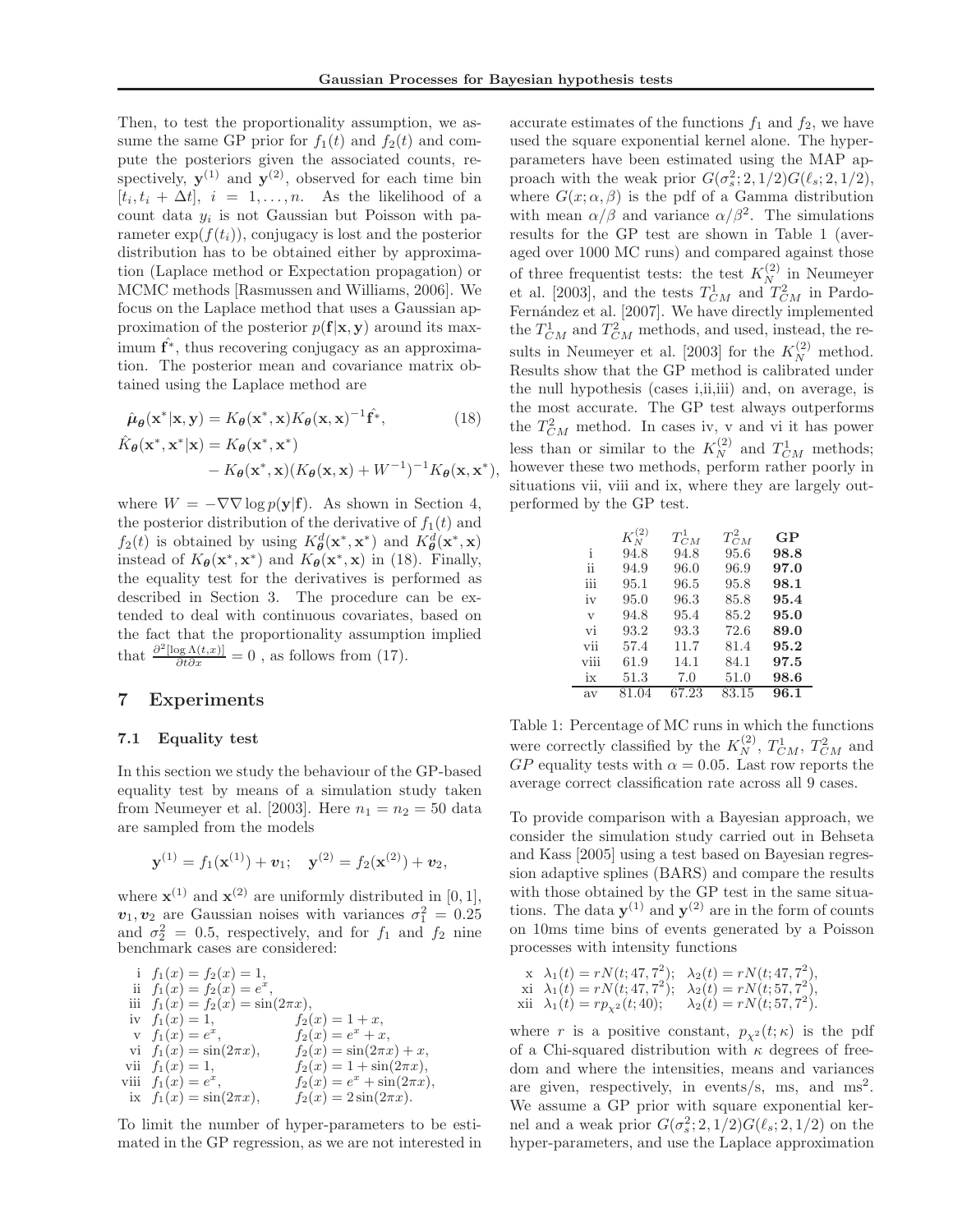to obtain the posterior distribution of the functions  $f_1(t) = \log \lambda_1(t)$  and  $f_2(t) = \log \lambda_2(t)$ . Table 2 compares the rejection probabilities evaluated over 1000 MC runs for BARS and GP test in situations x, xi and xii for two values of  $r$ . We have not directly implemented the BARS test, but reported the results in Behseta and Kass [2005]. The results for situation x are not presented in the original paper, but as the test is adjusted to have size  $\alpha = 0.05$ , we expect the rejection probabilities in this case to be very close to the nominal value. Results show that the GP test is very conservative under the null hypothesis (case x), as its type I error is much smaller than  $\alpha$ , and that under the alternative hypothesis (cases xi and xii) it has equal or better power than the BARS test.

|             | X                        | X1     | X11     |
|-------------|--------------------------|--------|---------|
| <b>BARS</b> | $\overline{\phantom{0}}$ | 82 91  | 98 99   |
| GP          | 100 100                  | 82 100 | 100 100 |

Table 2: Percentage of MC runs in which the functions were correctly classified BARS and GP equality tests with  $\alpha = 0.05$  for  $r = 30|50$ .

#### 7.2 Proportional intensity test

In this section we evaluate the behavior of the proportional intensity test when data are generated based on the models x, xi and xii in Section 7.1. In Table 3 the results of the GP test are compared with those obtained with the Schoenfeld residuals test [Grambsch and Therneau, 1994] implemented by the cox.zph function in the R package survival (hereafter denoted as ZPH). Like in the equality test with count data, the GP test is very conservative under the null hypothesis (case x). On the other side, the GP test outperforms the ZPH test when the alternative hypothesis is true (cases xi and xii).

|           |         | X1    | X11     |
|-----------|---------|-------|---------|
| ZPH       | 94 96   | 17 36 | 44 73   |
| <b>GP</b> | 100 100 | 73 99 | 100 100 |

Table 3: Percentage of MC runs in which the functions were correctly classified by ZPH and GP test with  $\alpha =$ 0.05 for  $r = 30|50$ .

#### 7.3 Monotonicity test

This section reports the results of a simulation study on eleven test functions that were used in previous works as benchmarks:



Figure 6: From left to right  $g_1, g_3, g_4, g_5, g_6, g_7, g_{11}$ .

$$
g_1 = 4(x - \frac{1}{2})^3 I_{\{x \le 0.5\}} + 0.1(x - \frac{1}{2}) - \frac{1}{4} \exp(-250(x - \frac{1}{4})^2),
$$
  
\n
$$
g_2 = \frac{x}{10}, \qquad g_3 = -\frac{1}{10} \exp(-50(x - \frac{1}{2})^2),
$$
  
\n
$$
g_4 = \frac{1}{10} \cos(6\pi x), \qquad g_5 = \frac{x}{5} + g_3(x),
$$
  
\n
$$
g_6 = \frac{x}{5} + g_4(x), \qquad g_7 = x + 1 - \frac{1}{4} \exp(-50(x - \frac{1}{2})^2),
$$
  
\n
$$
g_8 = \frac{x^2}{2}, \qquad g_9 = 0,
$$
  
\n
$$
g_{10} = x + 1, \qquad g_{11} = x + 1 - \frac{9}{20} \exp(-50(x - \frac{1}{2})^2).
$$

Functions  $g_2, g_8, g_{10}$  are monotone increasing, while all the other functions are non-monotone, see Fig. 6. Following [Scott et al., 2013, Akakpo et al., 2014, Salomond, 2014], the observations have been generated according to the model  $y_i = g(x_i) + v_i$ , with  $n = 100$  equally spaced x values on  $(0, 1]$  and the  $v_i$ are i.i.d. Normal variables with zero-mean and standard deviation 0.1. We have generated 100 datasets for each of the eleven test functions and compared our GP monotonicity test (with  $\alpha = 0.05$ ) against the results of seven alternative methods that previously appeared in literature. These methods are four Bayesian algorithms denoted with  $S_1$ : the method from Salomond [2014],  $S_2$ : smoothing spline test [Scott] et al., 2013], G: Gaussian regression spline-based test [Scott et al., 2013], M: regression-spline test with method-of-moments priors [Scott et al., 2013] and three frequentist methods, U: U-test [Zheng, 1996], B: the test from Baraud et al. [2005], A: the test from Akakpo et al. [2014] We have not directly implemented these methods but compared the performance of our test with the results reported in [Scott et al., 2013, Tab.1] for the same simulation setting. For the frequentist tests, Scott et al. [2013] calculated a p-value under the null hypothesis of monotonicity, and rejected the null whenever  $p \leq p^o$ . For the Bayesian tests, they rejected the null hypothesis of monotonicity whenever the Bayes factor in favor of a non-monotone function exceeded a critical value  $b^o$ . The thresholds  $p^o$ ,  $b^o$  were selected so that the frequentist and Bayesian tests are calibrated when  $q = q_9$ (the zero function). Our GP method has been im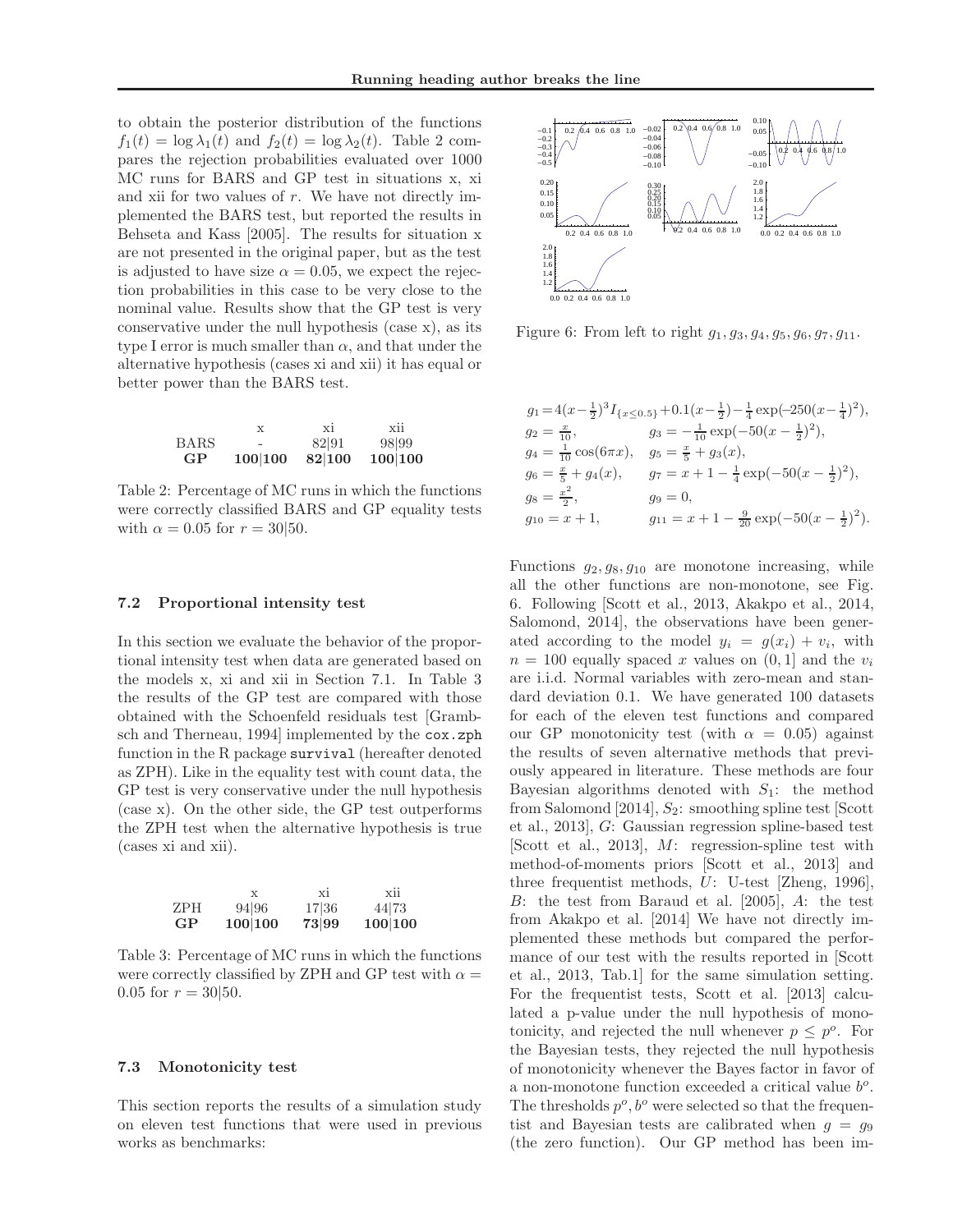plemented using the quadratic and square exponential kernels, i.e.,  $f = f_1 + f_2$  with  $f_1 \sim GP(0, k_{QD})$  and  $f_2 \sim GP(0, k_{SE})$ . The hyperparameters have been estimated using the MAP approach with the following weak prior  $\prod_i T N(s_i; 1, 5^2) T N(\sigma_s^2; 7, 5^2) T N(\ell_s; 7, 5^2),$ where  $TN(x; \mu, \sigma^2)$  is the pdf of a truncated Gaussian distribution on  $\mathbb{R}^+$ . This prior penalizes the complexity of the model as it assumes a length-scale for the SE kernel much larger than the range of  $x \in (0, 1]$ . Thus, a-priori the contribution of the SE kernel component is reduced to an approximately constant term. The simulation results are shown in Table 4. The results of our method are in the last column (GP). Looking at the results for  $g_9$ , it is evident that our GP test with a weak prior and performed with  $\alpha = 0.05$  is automatically calibrated for the zero function. Our GP test performs much better than the other tests on the difficult function  $q_3$  (whose single oscillation is masked by the noise). Conversely, it is not very powerful on  $g_8$ , as it cannot efficiently detect the monotonicity of  $g_8$  close to zero at this level of noise. However, overall, our GP based test obtains the same average accuracy of the best method (the Gaussian regression splinebased test).

|          | $S_{1}$ | $\scriptstyle S_2$ | G   | М   | U        | В   | Α   | GP  |
|----------|---------|--------------------|-----|-----|----------|-----|-----|-----|
| $g_1$    | 19      | 99                 | 100 | 99  | 59       | 6   | 9   | 100 |
| 92       | 83      | 72                 | 74  | 63  | 59       | 64  | 33  | 73  |
| 93       | 51      | 34                 | 35  | 49  | 59       | 53  | 43  | 94  |
| .94      | 73      | 80                 | 91  | 98  | $\Omega$ | 92  | 92  | 99  |
| 95       | 56      | 95                 | 85  | 90  | 99       | 24  | 25  | 79  |
| 96       | 86      | 96                 | 99  | 100 | 34       | 77  | 75  | 92  |
| 97       | 13      | 92                 | 91  | 47  | 16       | 1   | 4   | 85  |
| 98       | 98      | 80                 | 93  | 93  | 41       | 100 | 100 | 41  |
| 99       | 96      | 98                 | 95  | 95  | 99       | 97  | 94  | 96  |
| 910      | 99      | 99                 | 97  | 99  | 28       | 100 | 99  | 99  |
| $g_{11}$ | 100     | 100                | 99  | 99  | 100      | 71  | 8   | 100 |
| Αv       | 70      | 86                 | 87  | 85  | 54       | 62  | 60  | 87  |

Table 4: Percentage of MC runs in which the function was correctly classified by each monotonicity test. Last row reports the average correct classification rate across all 11 test functions.

#### 7.3.1 Seasonality

The function  $g_6 = x/5 + (1/10) \cos(6\pi x)$  is clearly nonmonotone, being the superposition of a linear and a periodic function. To test for the monotonicity of its non-periodic component we add a periodic Kernel to the quadratic one used in the previous section, i.e.,  $f = f_1 + f_2$  with  $f_2 \sim GP(0, k_{PE})$ ; we assume the prior  $TN(\sigma_p^2; 7, 5^2)TN(\ell_p; 7, 5^2)Unif(p_e; 0, 1)$  for the hyperparameters of the periodic kernel. Then, we determine the posterior distribution of the function  $f$ and retain non periodic components only, i.e.,  $f_1$ , the periodic component  $f_2$  being a disturbance. Finally, we employ this posterior to perform our monotonicity

test. Table 5 reports the accuracy of the monotonic test for the functions  $g_6$  (monotonic without the seasonal component) and  $g_9 + g_4$  (non monotonic without the seasonal component) and compares it with that of the Mann-Kendall trend test (KS) with seasonality adjustment [Mann, 1945]. For fair comparison with KS, which is a trend test, we have included only the quadratic component in the GP kernel and not the SE component which models local oscillations (such as those of  $g_1$  or  $g_5$ ) which contradict monotonicity but not the assumption that the function has a trend. It can be verified that GP has similar performance (sometimes better) as KS (which assumes that the period is known).

|    | $\sigma$ | ΚS     | GP     |
|----|----------|--------|--------|
| 96 | 0.1 0.2  | 100 70 | 100 81 |
| 94 | (0.1)    | 98.    | 96     |

Table 5: Percentage of MC runs in which the function was correctly classified by each trend test.

#### 7.4 Periodicity test

In this case the goal is to test whether the function of interest is periodic. We compare our GP method described in Section 5 with the well known Fisher's significance test for periodic components [Fisher, 1929, Percival, 1993, Wichert et al., 2004]. The simulations results are shown in Table 6 for a periodic and non periodic function under different levels of noise. Also in this case, the performance of GP is high.

|       | $\sigma$ | Fisher | GP    |
|-------|----------|--------|-------|
| q9    | (0.1)    | 96.    | 100   |
| $q_4$ | 0.1 0.2  | 100 39 | 96 35 |

Table 6: Percentage of MC runs in which the function was correctly classified by each periodicity test.

# 8 Conclusions

We have proposed a novel Bayesian method based on Gaussian Processes (GP) for performing hypothesis tests on regression functions. The advantage of the Bayesian approach is that, once we have obtained the posterior distribution of the regression function  $f$ , we can perform different hypothesis tests about  $f$  by simply asking different questions to the posterior. This has allowed us to develop tests for equality, monotonicity (which can also take into account seasonality), periodicity and proportionality of regression functions. We have evaluated the performance of our GP method against state-of-art algorithms and shown that it is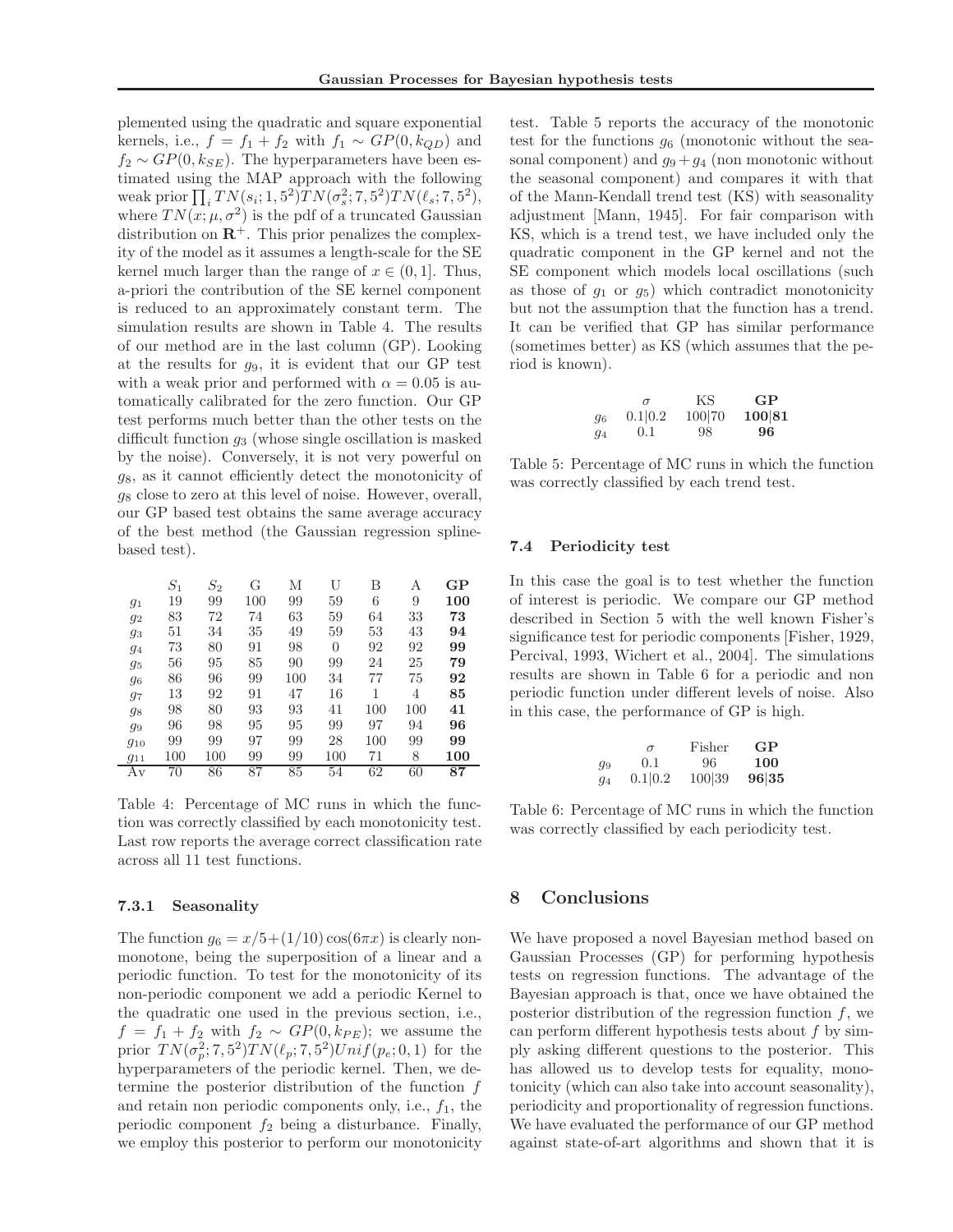very competitive. We plan to use this approach to implement other tests for regression functions, time series and spatial statistics.

## Acknowledgments

This work was partly supported by the Swiss NSF grants nos. 200021 146606 / 1 and 200020 137680 / 1.

### References

- Nathalie Akakpo, Fadoua Balabdaoui, Cécile Durot, et al. Testing monotonicity via local least concave majorants. *Bernoulli*, 20(2):514–544, 2014.
- Yannick Baraud, Sylvie Huet, and Béatrice Laurent. Testing convex hypotheses on the mean of a Gaussian vector. Application to testing qualitative hypotheses on a regression function. Annals of statistics, pages 214–257, 2005.
- Sam Behseta and Robert E Kass. Testing equality of two functions using bars. Statistics in medicine, 24 (22):3523–3534, 2005.
- AW Bowman, MC Jones, and Irène Gijbels. Testing monotonicity of regression. Journal of computational and Graphical Statistics, 7(4):489–500, 1998.
- David B Dunson. Bayesian semiparametric isotonic regression for count data. Journal of the American Statistical Association, 100(470):618–627, 2005.
- Ronald Aylmer Fisher. Tests of significance in harmonic analysis. Proceedings of the Royal Society of London. Series A, 125(796):54–59, 1929.
- Andrew Gelman, John B Carlin, Hal S Stern, David B Dunson, Aki Vehtari, and Donald B Rubin. Bayesian data analysis. CRC press, 2013.
- Subhashis Ghosal, Arusharka Sen, and Aad W. van der Vaart. Testing monotonicity of regression. The Annals of Statistics, 28(4):1054–1082, 08 2000.
- Patricia M Grambsch and Terry M Therneau. Proportional hazards tests and diagnostics based on weighted residuals. *Biometrika*, 81(3):515-526, 1994.
- Peter Hall and Nancy E. Heckman. Testing for monotonicity of a regression mean by calibrating for linear functions. The Annals of Statistics, 28(1):pp. 20–39, 2000.
- David JC MacKay. Introduction to Gaussian processes. In Bishop, C. M., editor, Neural Networks and Machine Learning, pages 133–166, 1998.
- Henry B Mann. Nonparametric tests against trend. Econometrica: Journal of the Econometric Society, pages 245–259, 1945.
- MATLAB. version 8.1.0 (R2013a). The MathWorks Inc., Natick, Massachusetts, 2013.
- R. M. Neal. Regression and classification using gaussian process priors. In in Bernardo, JM and Berger, JO and Dawid, AP and Smith, AFM editors, Bayesian Statistics 6: Proceedings of the sixth Valencia international meeting, volume 6, page 475, 1998.
- Natalie Neumeyer, Holger Dette, et al. Nonparametric comparison of regression curves: an empirical process approach. The Annals of Statistics, 31(3): 880–920, 2003.
- A. O'Hagan and J. F. C. Kingman. Curve fitting and optimal design for prediction. Journal of the Royal Statistical Society. Series B (Methodological), 40(1): pp. 1–42, 1978.
- Juan Carlos Pardo-Fernández, Ingrid Van Keilegom, Wenceslao González-Manteiga, et al. Testing for the equality of k regression curves. Statistica Sinica, 17 (3):1115, 2007.
- Donald B Percival. Spectral analysis for physical applications. Cambridge University Press, 1993.
- Carl Edward Rasmussen. Gaussian processes to speed up hybrid monte carlo for expensive bayesian integrals. In Bayesian Statistics 7: Proceedings of the 7th Valencia International Meeting, pages 651–659. Oxford University Press, 2003.
- Carl Edward Rasmussen. The gaussian processes web site, February 2011. URL http://www.gaussianprocess.org/.
- Carl Edward Rasmussen and CKI Williams. Gaussian processes for machine learning. 2006. The MIT Press, Cambridge, MA, USA, 38:715–719, 2006.
- Jaakko Riihimäki and Aki Vehtari. Gaussian processes with monotonicity information. In *International* Conference on Artificial Intelligence and Statistics, pages 645–652, 2010.
- Jean-Bernard Salomond. Adaptive Bayes test for monotonicity. In The Contribution of Young Researchers to Bayesian Statistics, pages 29–33. Springer, 2014.
- James G Scott, Thomas S Shively, and Stephen G Walker. Nonparametric bayesian testing for monotonicity. arXiv preprint arXiv:1304.3378, 2013.
- Ercan Solak, Roderick Murray-Smith, William E Leithead, Douglas J Leith, and Carl Edward Rasmussen. Derivative observations in Gaussian process models of dynamic systems. 2003.
- Zsolt Ugray, Leon Lasdon, John Plummer, Fred Glover, James Kelly, and Rafael Martí. Scatter